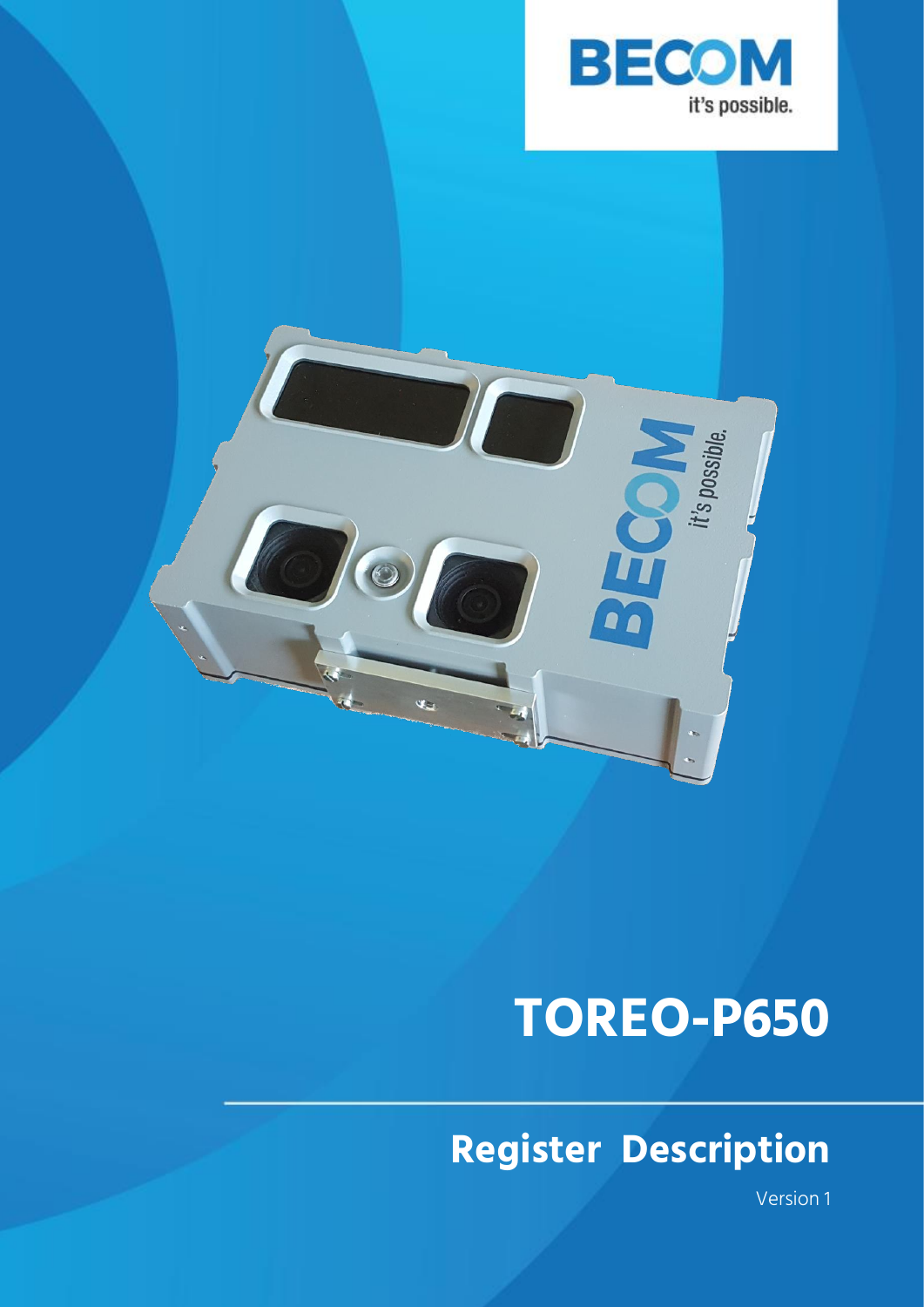

BECOM Systems GmbH

Gutheil-Schoder-Gasse 17

1230 Wien

AUSTRIA

[office.systems@becom-group.com](mailto:office.systems@becom-group.com)

[http://systems.becom-group.com](http://systems.becom-group.com/)

**TOREO-P650** – Register Description

Template No.: 900-519 Rev A

Publication date: January 25, 2022

Subject to change without notice. Errors excepted.

This document is protected by copyright. All rights reserved. No part of this document may be reproduced or transmitted for any purpose in any form or by any means, electronically or mechanically, without expressly written permission by BECOM Systems.

Windows is a registered trademark of Microsoft.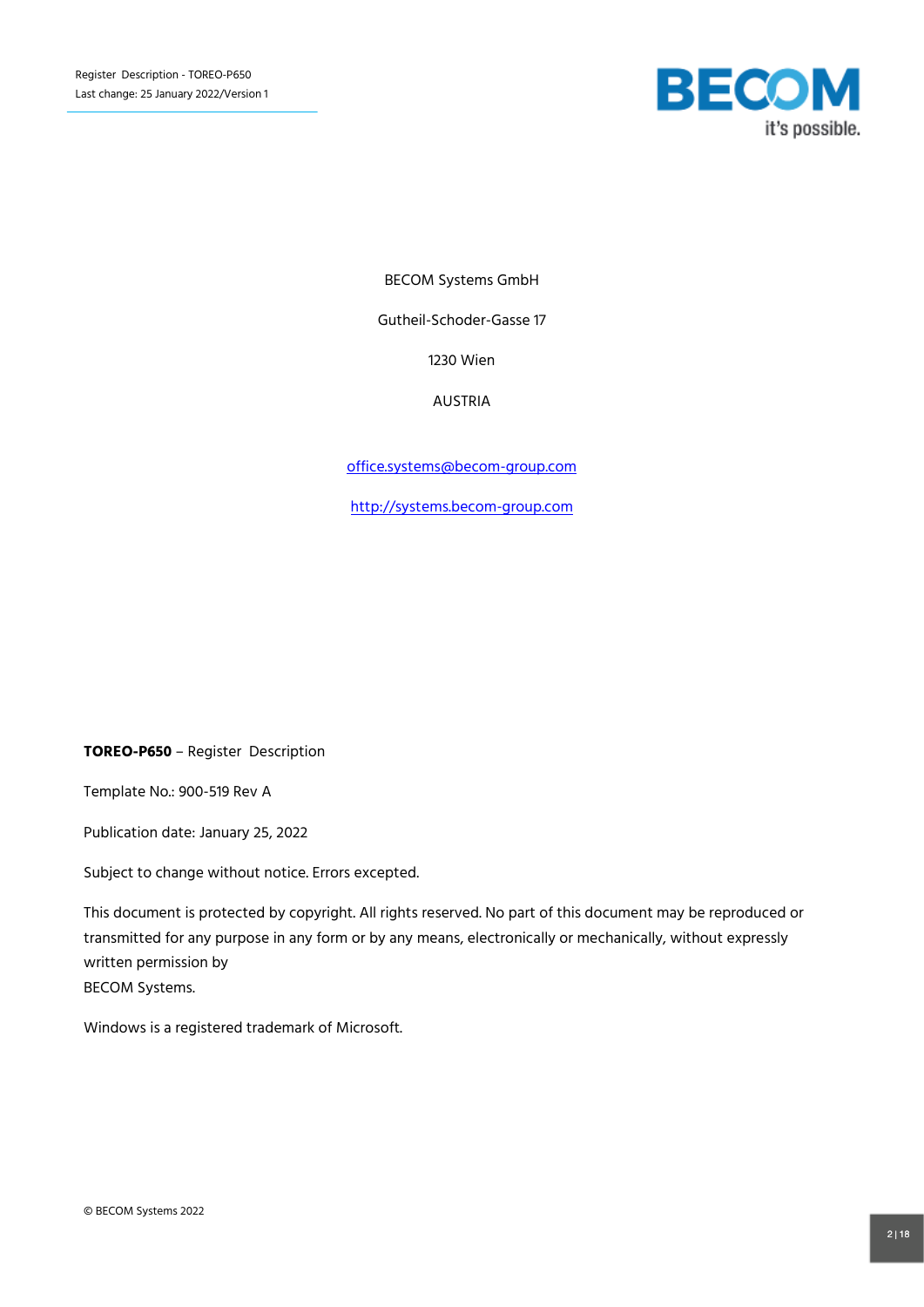

## **Table of Contents**

|   | 1.1   |  |
|---|-------|--|
|   | 1.1.1 |  |
|   | 1.1.2 |  |
|   | 1.1.3 |  |
|   | 1.2   |  |
|   | 1.2.1 |  |
|   | 1.3   |  |
|   | 1.3.1 |  |
|   | 1.3.2 |  |
|   | 1.3.3 |  |
|   | 1.4   |  |
|   | 1.5   |  |
|   | 1.5.1 |  |
|   | 1.5.2 |  |
|   | 1.6   |  |
|   | 1.6.1 |  |
|   | 1.6.2 |  |
| 2 |       |  |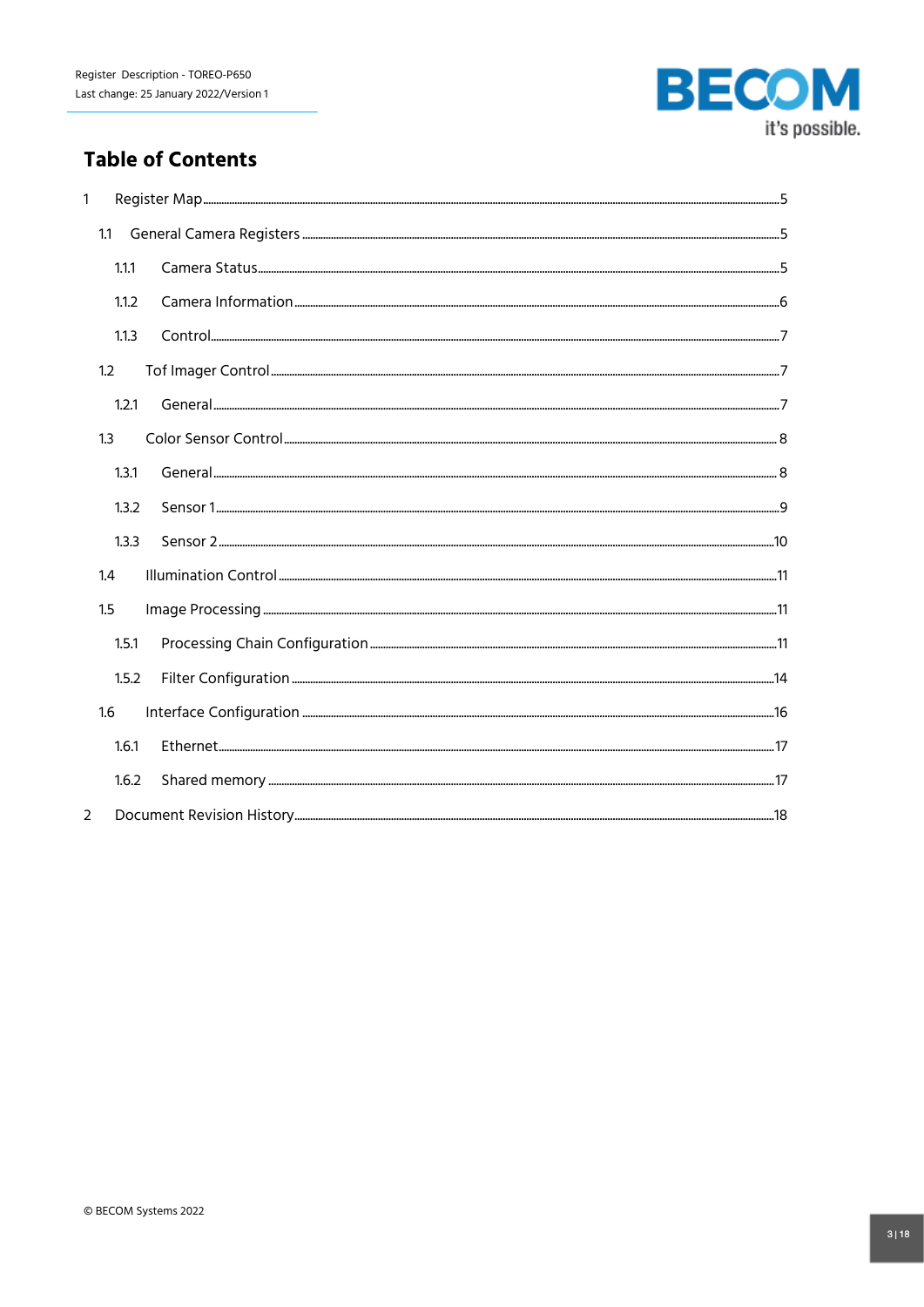

© BECOM Systems GmbH 2022

All Rights Reserved.

The information herein is given to describe certain components and shall not be considered as a guarantee of characteristics.

Terms of delivery and rights of technical change reserved.

We hereby disclaim any warranties, including but not limited to warranties of non-infringement, regarding circuits, descriptions and charts stated herein.

BECOM Systems makes and you receive no warranties or conditions, express, implied, statutory or in any communication with you. BECOM Systems specifically disclaims any implied warranty of merchantability or fitness for a particular purpose.

BECOM Systems takes no liability for any damages and errors causing of the usage of this board. The user of this board is responsible by himself for the functionality of his application. He is allowed to use the board only if he has the qualification. More information is found in the General Terms and Conditions (AGB).

#### Information

For further information on technology, delivery terms and conditions and prices please contact BECOM Systems [www.becom-group.com](http://www.becom-group.com/)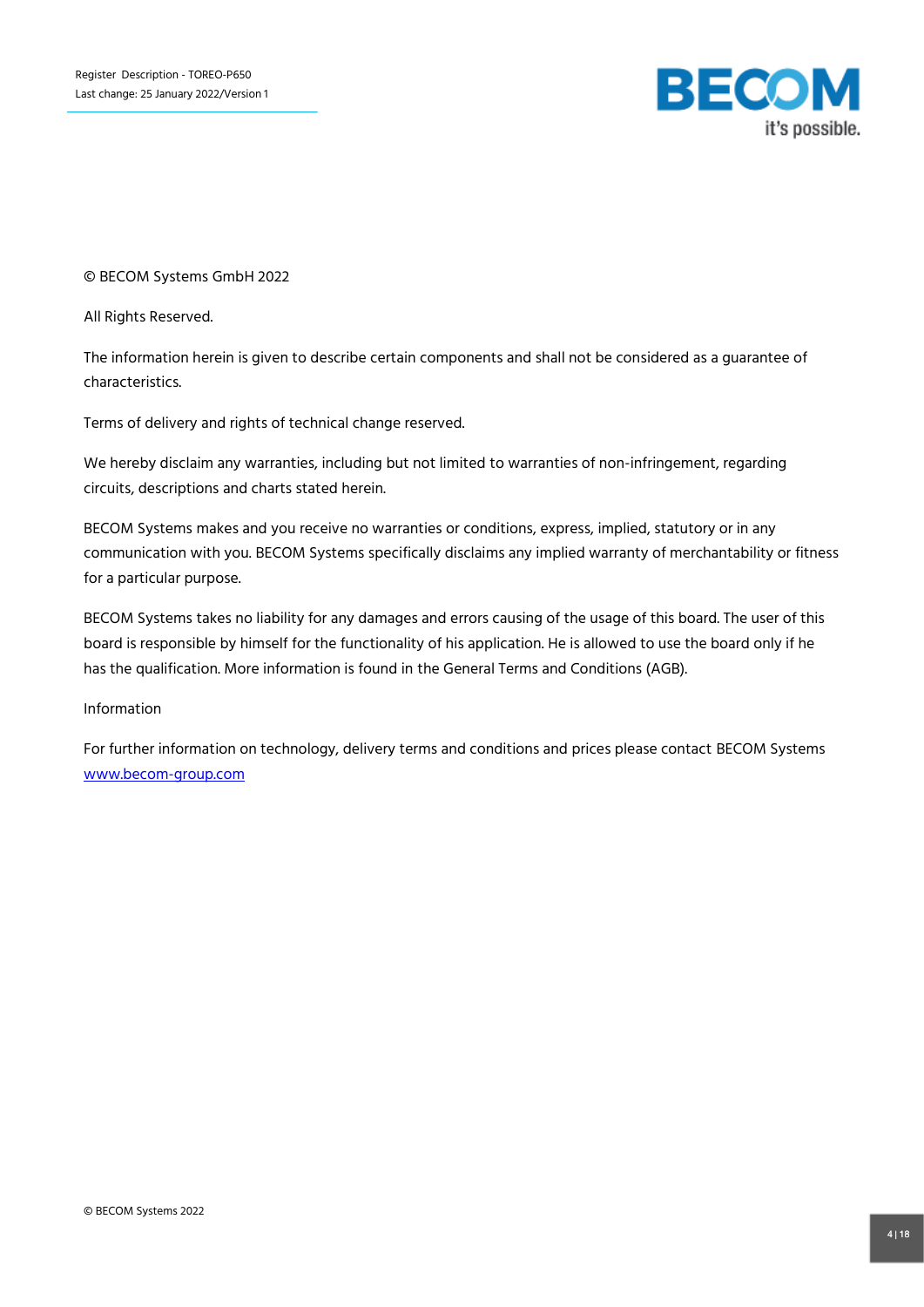

## <span id="page-4-0"></span>**1 Register Map**

## <span id="page-4-1"></span>**1.1 General Camera Registers**

#### <span id="page-4-2"></span>**1.1.1 Camera Status**

| <b>Addr</b><br>(hex) | <b>Register Name</b>         | <b>Default</b><br>Value<br>(hex) | R/W         | Description                                                                                                                                                                                                                                                                                                                  |
|----------------------|------------------------------|----------------------------------|-------------|------------------------------------------------------------------------------------------------------------------------------------------------------------------------------------------------------------------------------------------------------------------------------------------------------------------------------|
| 0003                 | <b>Status</b>                |                                  | $\mathsf R$ | Bit[3]: 1LED-Board temperature sensor error<br>Bit[4]: 1. Main-Board temperature sensor error<br>Bit[5]: 1. Calibration data missing<br>Bit[6]: 1. Factory Regmap was loaded<br>Bit[9]: 1. LED board over-temperature<br>Bit[11]: 1. Error condition reported by one of the<br><b>LIMS</b><br>Bit[15]: 1TIM/ToF Sensor Error |
| 000E                 | <b>FrameCounter</b>          |                                  | R           | Frame Counter (increments on every captured<br>frame)                                                                                                                                                                                                                                                                        |
| 001B                 | <b>IlluminationBoardTemp</b> |                                  | ${\sf R}$   | Temperature of LED-Board in 0,01[°C] (FFFF:<br>Sensor not available).                                                                                                                                                                                                                                                        |
| 001C                 | SensorTemp                   |                                  | ${\sf R}$   | Temperature of ToF-Sensor in 0,01[°C] (FFFF:<br>Sensor not available).                                                                                                                                                                                                                                                       |
| 0040                 | UpTimeLow                    |                                  | R.          | Lower 16 bit of uptime in [s]                                                                                                                                                                                                                                                                                                |
| 0041                 | UpTimeHigh                   |                                  | R           | Higher 16 bit of uptime in [s]                                                                                                                                                                                                                                                                                               |
| 0046                 | ProcessorStatus              |                                  | R           | Bit[0:7]  Temperature of the processor in °C<br>(FF: Sensor not available)<br>Bit[8:15]  Processor speed in 10 MHz steps                                                                                                                                                                                                     |
| 0021                 | CalibStatus                  |                                  | R.          | Bit[11]: 1. No FPN Calibration data in NVM<br>Bit[12]: 1. No FPPN Calibration data in NVM<br>Bit[14]: 1. No Lens Calibration data in NVM                                                                                                                                                                                     |
| 0118                 | CalibStatus2                 |                                  | $\mathsf R$ | Bit[0]: 1  No wiggling calibration data<br>Bit[1]: 1  No geometric model parameters for<br>3D sensor<br>Bit[2]: 1  No overlay calibration data<br>(lenscalib V2)<br>Bit[3]: 1  No geometric model parameters for<br>RGB sensor 1<br>Bit[4]: 1  No geometric model parameters for<br>RGB sensor 2                             |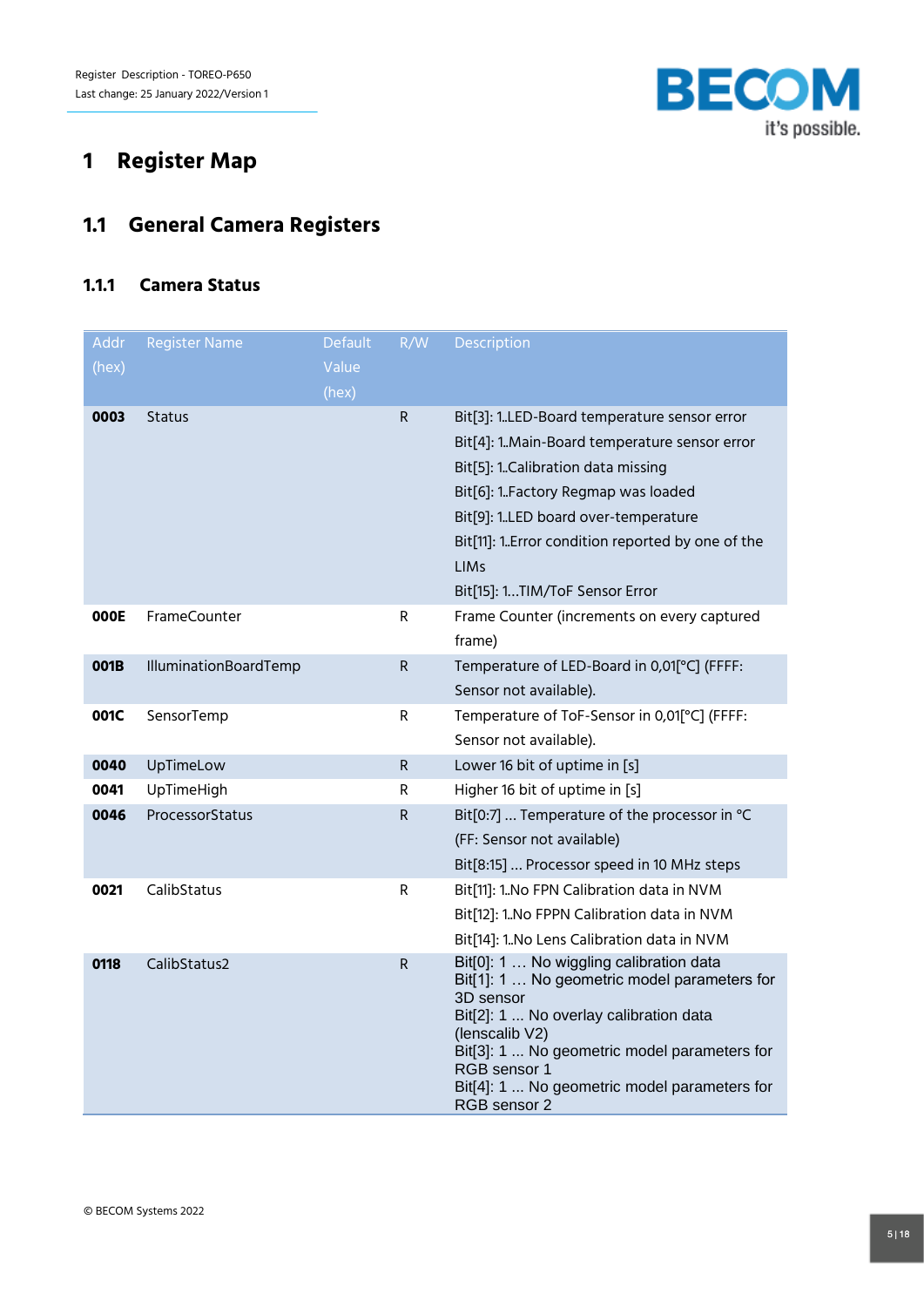

| 0580 | <b>RegmapStatus</b> | R. | Bit [0]  Factory Regmap exists on device         |
|------|---------------------|----|--------------------------------------------------|
|      |                     |    | Bit [1]  Factory Regmap is loaded                |
|      |                     |    | Bit [2]  User Regmap exists on device            |
|      |                     |    | Bit [3]  User Regmap is loaded                   |
|      |                     |    | Bit [4]  Factory Reset was triggerd at last boot |

#### <span id="page-5-0"></span>**1.1.2 Camera Information**

| Addr  | <b>Register Name</b>  | <b>Default</b> | R/W          | Description                                   |
|-------|-----------------------|----------------|--------------|-----------------------------------------------|
| (hex) |                       | Value          |              |                                               |
|       |                       | (hex)          |              |                                               |
| 0006  | DeviceType            | 5046           | ${\sf R}$    | Hardware specific identification              |
|       |                       |                |              | Note: will be updated in future               |
| 0008  | FirmwareInfo          |                | ${\sf R}$    | Bit[0-5]: Non Functional Revision             |
|       |                       |                |              | Bit[6-10]: Minor Revision                     |
|       |                       |                |              | Bit[11-15]: Major Revision                    |
| 003D  | <b>BuildYearMonth</b> |                | $\mathsf{R}$ | Build date/time                               |
|       |                       |                |              | Bit[14-4]: Year                               |
|       |                       |                |              | Bit[3-0]: Month                               |
| 003E  | BuildDayHour          |                | R            | Build date/time                               |
|       |                       |                |              | Bit[9-5]: Day                                 |
|       |                       |                |              | Bit[4-0]: Hour                                |
| 003F  | BuildMinuteSecond     |                | $\mathsf{R}$ | Build date/time                               |
|       |                       |                |              | Bit[11-6]: Minute                             |
|       |                       |                |              | Bit[5-0]: Second                              |
| 0570  | ArticleNrPart1        |                | $\mathsf{R}$ | First part of the article number              |
|       |                       |                |              | $(H# # -*** -*)$                              |
| 0571  | ArticleNrPart2        |                | $\mathsf{R}$ | Second part of the article number             |
|       |                       |                |              | $(***-####-*)$                                |
| 0572  | DeviceRevisionMajor   |                | $\mathsf{R}$ | Third part of the article number              |
|       |                       |                |              | $(****.****-#)$                               |
|       |                       |                |              | Also: Major part of the revision number       |
| 0573  | DeviceRevisionMinor   |                | ${\sf R}$    | Bit[0-7]:  nonfunctional part of the revision |
|       |                       |                |              | number                                        |
|       |                       |                |              | Bit[8-15]:  minor number of the revision      |
|       |                       |                |              | number                                        |
| 0026  | HorizontalFov         |                | $\mathsf{R}$ | Horizontal field of view in 0,01[°]           |
| 0027  | VerticalFov           |                | $\mathsf R$  | Vertical field of view in 0,01[°]             |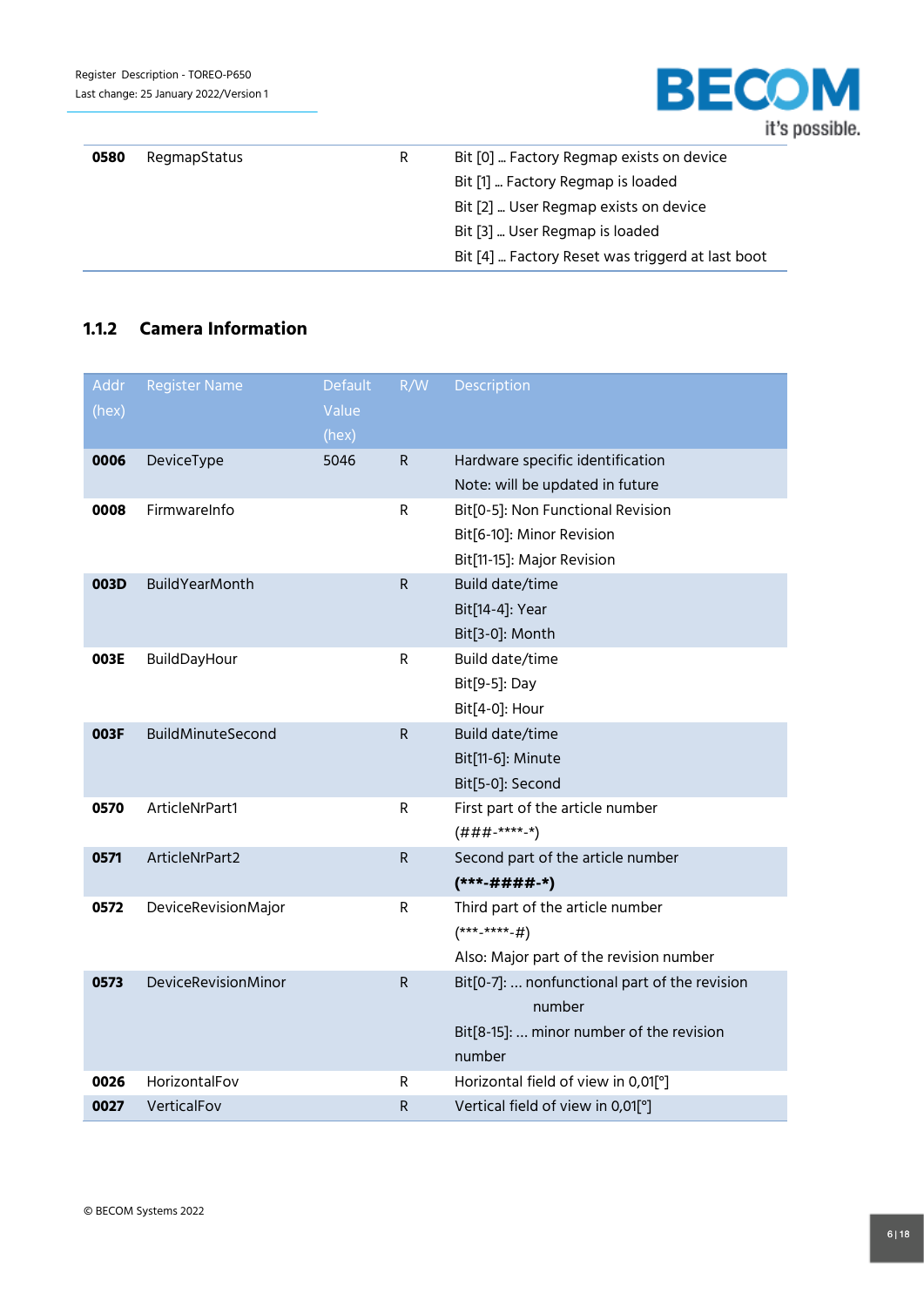

### <span id="page-6-0"></span>**1.1.3 Control**

| <b>Addr</b><br>(hex) | <b>Register Name</b> | <b>Default</b><br>Value | R/W          | <b>Description</b>                                                                                                                                                                                                                                           |
|----------------------|----------------------|-------------------------|--------------|--------------------------------------------------------------------------------------------------------------------------------------------------------------------------------------------------------------------------------------------------------------|
|                      |                      | (hex)                   |              |                                                                                                                                                                                                                                                              |
| 0022                 | CmdEnablePasswd      |                         | R/W          | Set a password for critical operations:<br>0x4877: Register map flash operations (register<br>CmdExec 0x0033)                                                                                                                                                |
| 0033                 | CmdExec              |                         | R/W          | Executing the following commands must be<br>preceded by writing 0x4877 into register<br>CmdEnablePasswd (0x0022):<br>OxC2AE Clear UserRegMap in flash<br>0x9E20. Load UserRegMap from flash<br>0x909A Load FactoryRegMap<br>0xDD9E Write UserRegMap to flash |
| 0034                 | CmdExecResult        |                         | $\mathsf{R}$ | Result code of the operation initiated using<br>CmdExec<br>1. Success<br>Other Error                                                                                                                                                                         |
| 0100                 | UserDefined0         | $\Omega$                | R/W          | For any purpose                                                                                                                                                                                                                                              |
| 0101                 | UserDefined1         | $\mathbf 0$             | R/W          | For any purpose                                                                                                                                                                                                                                              |
| 0102                 | UserDefined2         | 0                       | R/W          | For any purpose                                                                                                                                                                                                                                              |
| 0103                 | UserDefined3         | $\Omega$                | R/W          | For any purpose                                                                                                                                                                                                                                              |
| 0104                 | UserDefined4         | 0                       | R/W          | For any purpose                                                                                                                                                                                                                                              |
| 0105                 | UserDefined5         | $\mathsf{O}\xspace$     | R/W          | For any purpose                                                                                                                                                                                                                                              |
| 0106                 | UserDefined6         | $\Omega$                | R/W          | For any purpose                                                                                                                                                                                                                                              |
| 0107                 | UserDefined7         | $\mathbf 0$             | R/W          | For any purpose                                                                                                                                                                                                                                              |
| 0108                 | UserDefined8         | $\Omega$                | R/W          | For any purpose                                                                                                                                                                                                                                              |
| 0109                 | UserDefined9         | $\mathbf 0$             | R/W          | For any purpose                                                                                                                                                                                                                                              |

## <span id="page-6-1"></span>**1.2 Tof Imager Control**

### <span id="page-6-2"></span>**1.2.1 General**

| Addr<br>(hex) | <b>Register Name</b> | <b>Default</b><br>Value<br>(hex) | R/W | <b>Description</b>                                                                     |
|---------------|----------------------|----------------------------------|-----|----------------------------------------------------------------------------------------|
| 0001          | Mode <sub>0</sub>    | 0001                             | R/W | Bit[0]: 0. Manual Mode, 1. Video Mode<br>Bit[4]: 1. Manual Trigger (self-clearing bit) |
| 0005          | IntegrationTime      | 01F4                             | R/W | Integration Time [µs]                                                                  |

© BECOM Systems 2022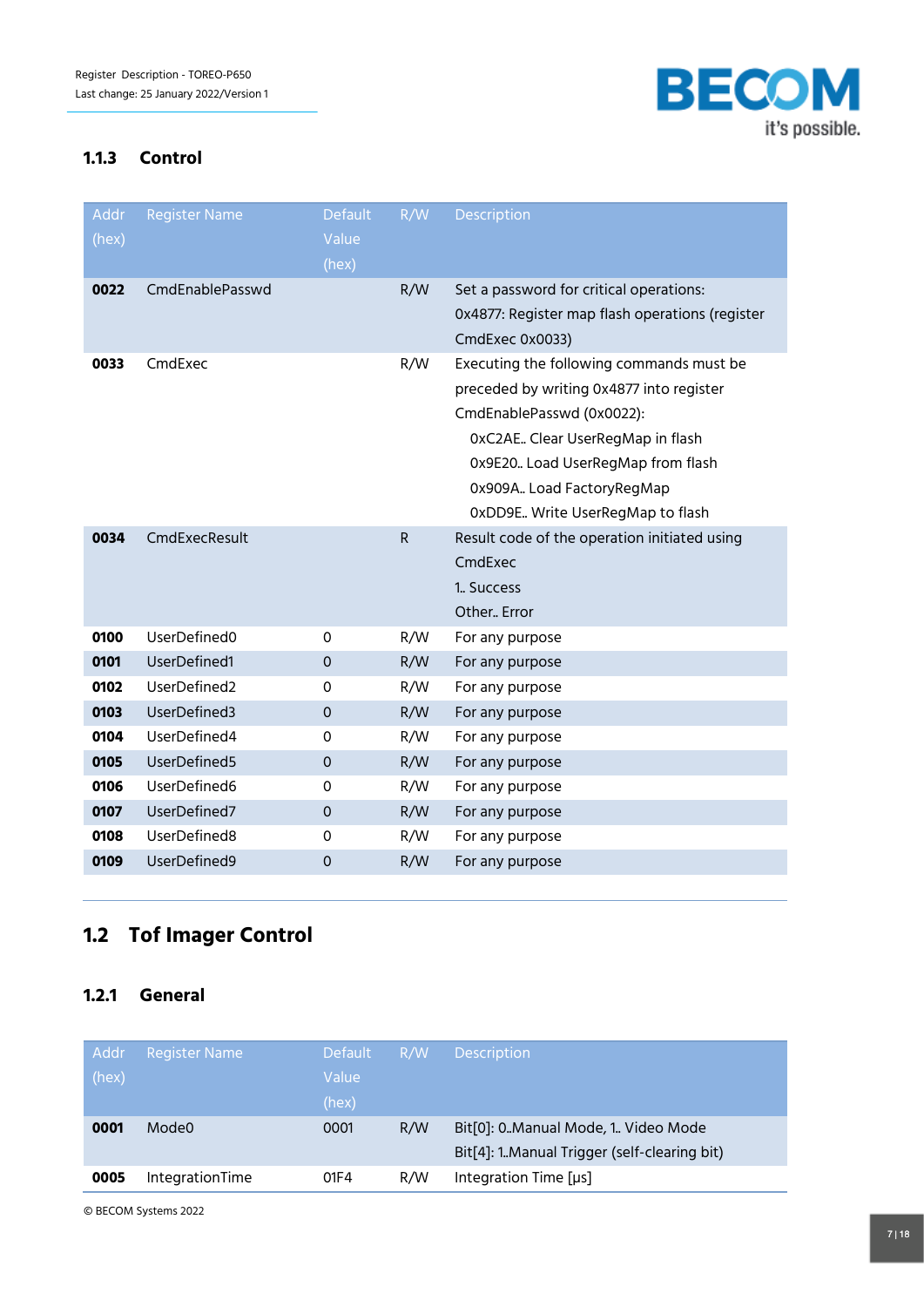

| 0009 | ModulationFrequency | 0FA0 | R/W | Modulation frequency in multiples of 10kHz    |
|------|---------------------|------|-----|-----------------------------------------------|
| 000A | Framerate           | 0014 | R/W | Framerate [Hz]                                |
| 0120 | NofSequ             | 1    | R/W | Number of sequences that are recorded without |
|      |                     |      |     | wait time in between                          |
| 0121 | IntTimeSeq1         | 01F4 | R/W | Integration time to be used for capturing     |
|      |                     |      |     | sequence 1                                    |
|      |                     |      |     |                                               |
|      |                     |      |     | NOTE: Sequence 0 integration time is set via  |
|      |                     |      |     | register Integration Time                     |
| 0122 | IntTimeSeq2         | 01F4 | R/W | Integration time to be used for capturing     |
|      |                     |      |     | sequence 2                                    |
| 0123 | IntTimeSeq3         | 01F4 | R/W | Integration time to be used for capturing     |
|      |                     |      |     | sequence 3                                    |
| 0128 | ModFreqSeq1         | 0FA0 | R/W | Modulation frequency in multiples of 10kHz    |
|      |                     |      |     |                                               |
|      |                     |      |     | NOTE: Sequence 0 modulation frequency is set  |
|      |                     |      |     | via register ModulationFrequency              |
| 0129 | ModFreqSeq2         | 0FA0 | R/W | Modulation frequency to be used for capturing |
|      |                     |      |     | sequence 2                                    |
|      |                     |      |     |                                               |
|      |                     |      |     | Register description: See ModFregSeg1         |
| 012A | ModFreqSeq3         | 0FA0 | R/W | Modulation frequency to be used for capturing |
|      |                     |      |     | sequence 3                                    |
|      |                     |      |     |                                               |
|      |                     |      |     | Register description: See ModFreqSeq1         |
| 0574 | NofPhases           | 0004 | R/W | Number of phases to be captured               |

## <span id="page-7-0"></span>**1.3 Color Sensor Control**

#### <span id="page-7-1"></span>**1.3.1 General**

| Addr<br>(hex) | <b>Register Name</b> | <b>Default</b><br>Value<br>(hex) | R/W | <b>Description</b>                                                                                                                                                             |
|---------------|----------------------|----------------------------------|-----|--------------------------------------------------------------------------------------------------------------------------------------------------------------------------------|
| 05A0          | ColorRoiStartX       | $\Omega$                         | R/W | First line of the region of interest.<br>NOTE: ROI values get updated with writing<br>ColorRoiEndY.<br>NOTE2: ColorRoiEndX and ColorRoiEndY set to 0<br>means ROI is disabled. |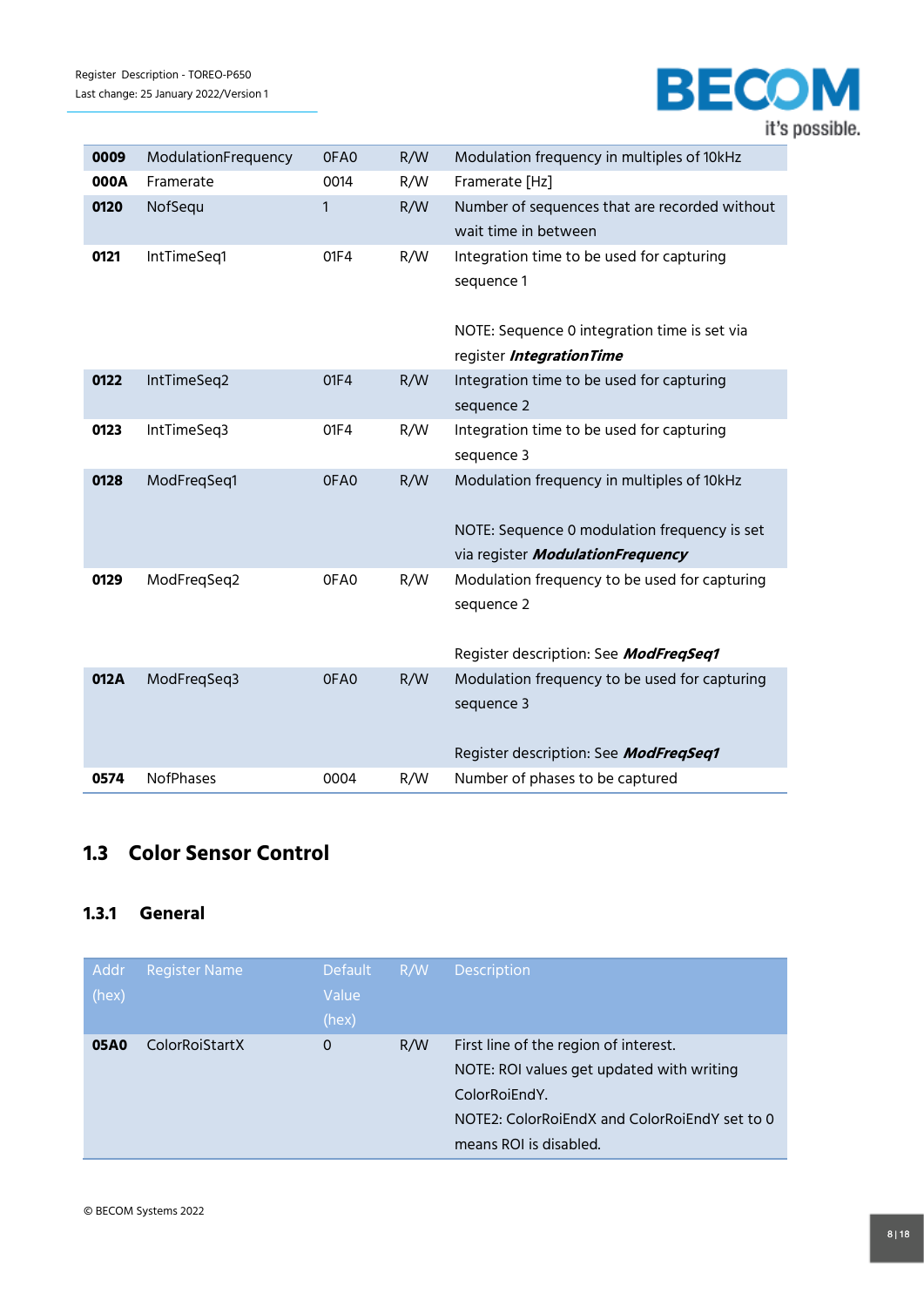

| 05A1 | ColorRoiStartY                   |          | R/W | Last line of the region of interest,<br>NOTE: ROI values get updated with writing<br>ColorRoiEndY.<br>NOTE2: ColorRoiEndX and ColorRoiEndY set to 0<br>means ROI is disabled.   |
|------|----------------------------------|----------|-----|---------------------------------------------------------------------------------------------------------------------------------------------------------------------------------|
| 05A2 | ColorRoiEndX                     | $\Omega$ | R/W | First column of the region of interest<br>NOTE: ROI values get updated with writing<br>ColorRoiEndY.<br>NOTE2: ColorRoiEndX and ColorRoiEndY set to 0<br>means ROI is disabled. |
| 05A3 | ColorRoiEndY                     |          | R/W | Last column of the region of interest.<br>NOTE: ROI values get updated with writing<br>ColorRoiFndY.<br>NOTE2: ColorRoiEndX and ColorRoiEndY set to 0<br>means ROI is disabled. |
| 05A4 | ColorImgProc                     | 0000     | R/W | $Dist[01]$ :<br>0No binning<br>$12x2$ binning<br>24x4 binning<br>38x8 binning                                                                                                   |
| 0171 | OverlayVectorLengthTh<br>reshold | 200      | R/W | Threshold in millimeters compared to shortest<br>vector length to a color sensor pixel from a 3D<br>point that allows the assignment of a color<br>sensor value                 |
| 0177 | OverlayOverlapClearnes<br>sLimit | 10       | R/W | Clearness limit for assigning a color value to a<br>ToF pixel [%]                                                                                                               |

## <span id="page-8-0"></span>**1.3.2 Sensor 1**

| Addr<br>(hex) | <b>Register Name</b>     | <b>Default</b><br>Value<br>(hex) | R/W | <b>Description</b>                                                                                                       |
|---------------|--------------------------|----------------------------------|-----|--------------------------------------------------------------------------------------------------------------------------|
| <b>00E0</b>   | <b>ColorStreamParams</b> |                                  | R/W | Bit[4.7]: Color sensor resolution<br>2 VGA (640x480)<br>7  1080P (1920x1080)<br>9  UHD 4K (3840x2160)<br>10  (4192x3120) |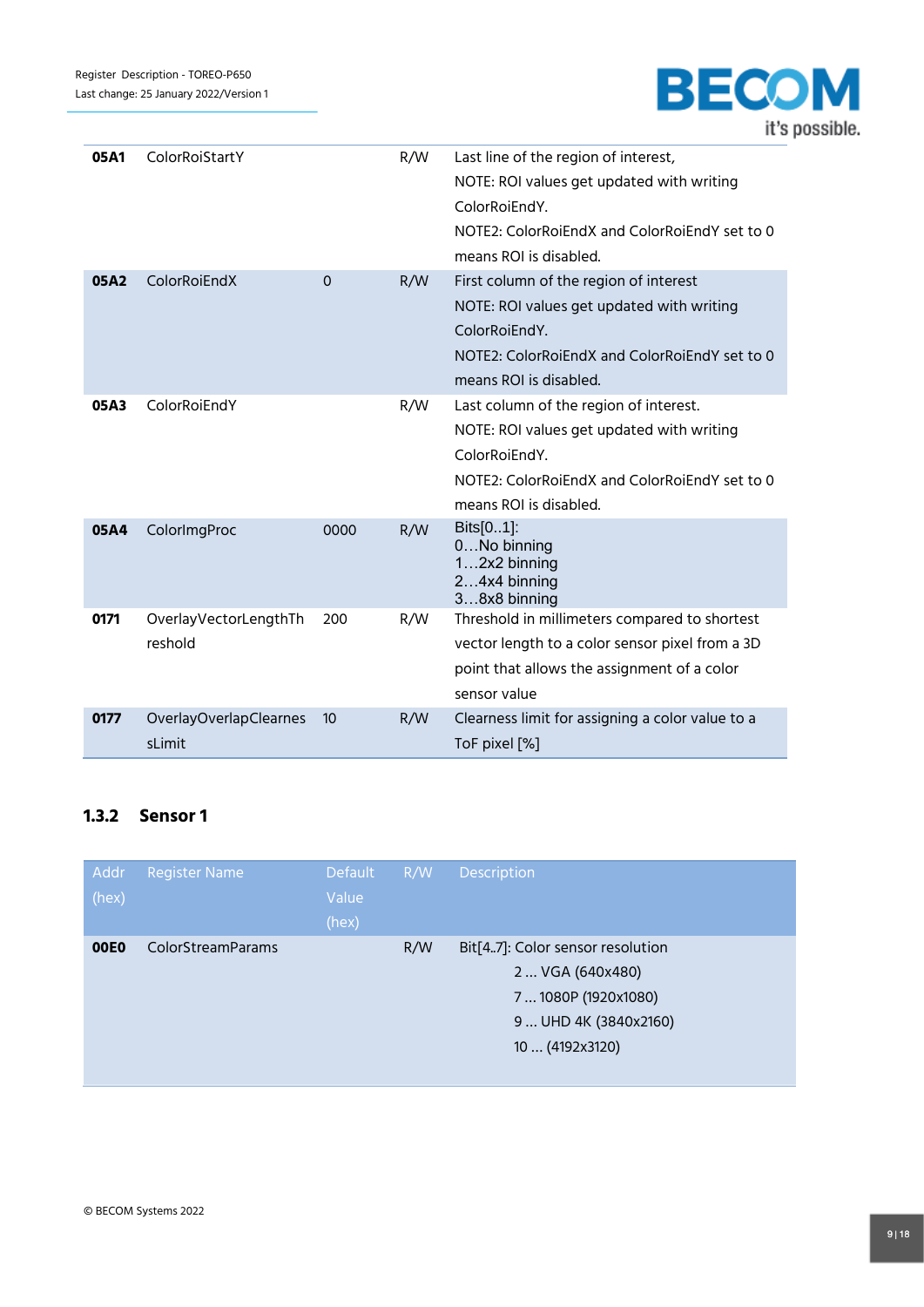

| 00E1        | <b>ColorSensorControl</b>   | R/W | Bit[0]: 1 AEC/AGC enabled                         |
|-------------|-----------------------------|-----|---------------------------------------------------|
|             |                             |     | Bit[1]: 1  AWB enabled                            |
|             |                             |     | Bit[2]: 1 Frame sync activated                    |
|             |                             |     | Bit[3]: 1 Hdr enable                              |
|             |                             |     | Bit[4]: 1 Disable color sensor                    |
| 00E2        | ColorSensorExposure         | R/W | Exposure register value for color sensor [100 µs] |
| 00E3        | ColorSensorGain             | R/W | Gain register value for color sensor [0.01%]      |
| 00E7        | ColorSensorWhiteBalan       | R/W | White balance temperature [K]                     |
|             | ce                          |     |                                                   |
| 00E8        | <b>ColorSensorSharpness</b> | R/W | Sharpness value                                   |
| 00E9        | ColorSensorGamma            | R/W | Gamma value                                       |
| 00EA        | ColorSensorBrightness       | R/W | Brightness value [0.1 %]                          |
| 00EB        | ColorSensorContrast         | R/W | Contrast value [0.1 %]                            |
| 00EC        | ColorSensorSaturation       | R/W | Saturation value [0.1 %]                          |
| 00ED        | ColorSensorHdrConfig        | R/W | HDR config                                        |
| <b>OOEE</b> | ColorSensorCapturedFp       | R/W | Color sensor captured frame rate [0,1Hz]          |
|             | S                           |     |                                                   |
| <b>OOEF</b> | ColorSensorFrameRate        | R/W | Color sensor trigger frame rate [0,1Hz]           |

## <span id="page-9-0"></span>**1.3.3 Sensor 2**

| Addr<br>(hex) | <b>Register Name</b>         | <b>Default</b><br>Value<br>(hex) | R/W | Description                                                                                                                                     |
|---------------|------------------------------|----------------------------------|-----|-------------------------------------------------------------------------------------------------------------------------------------------------|
| 0590          | ColorStream2Params           |                                  | R/W | Bit[4.7]: Color sensor resolution<br>2 VGA (640x480)<br>71080P (1920x1080)<br>9  UHD 4K (3840x2160)<br>10  (4192x3120)                          |
| 0591          | ColorSensor2Control          |                                  | R/W | Bit[0]: 1 AEC/AGC enabled<br>Bit[1]: 1 AWB enabled<br>Bit[2]: 1 Frame sync activated<br>Bit[3]: 1 Hdr enable<br>Bit[4]: 1  Disable color sensor |
| 0592          | ColorSensor2Exposure         |                                  | R/W | Exposure register value for color sensor [100 µs]                                                                                               |
| 0593          | ColorSensor2Gain             |                                  | R/W | Gain register value for color sensor [0.01 %]                                                                                                   |
| 0597          | ColorSensor2WhiteBalanc<br>e |                                  | R/W | White balance temperature [K]                                                                                                                   |
| 0598          | ColorSensor2Sharpness        |                                  | R/W | Sharpness value                                                                                                                                 |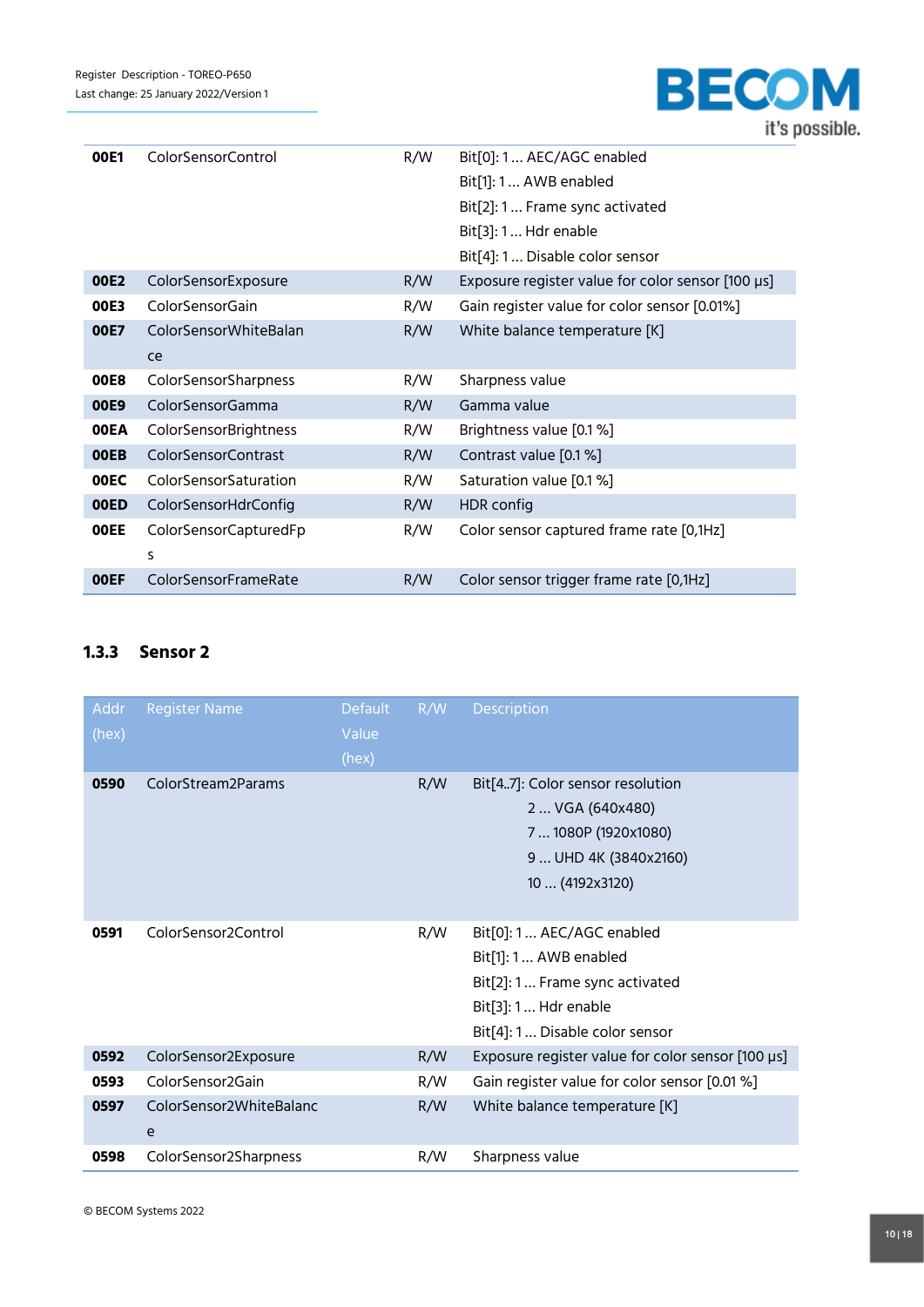

| 0599 | ColorSensor2Gamma       | R/W | Gamma value                              |
|------|-------------------------|-----|------------------------------------------|
| 059A | ColorSensor2Brightness  | R/W | Brightness value [% * 10]                |
| 059B | ColorSensor2Contrast    | R/W | Contrast value [% * 10]                  |
| 059C | ColorSensor2Saturation  | R/W | Saturation value [% * 10]                |
| 059D | ColorSensor2HdrConfig   | R/W | HDR config                               |
| 059E | ColorSensor2CapturedFps | R/W | Color sensor captured frame rate [0,1Hz] |

## <span id="page-10-0"></span>**1.4 Illumination Control**

| Addr<br>(hex) | <b>Register Name</b> | <b>Default</b><br>Value<br>(hex) | R/W | <b>Description</b>                                                                                                                                                                                                                                                                                |
|---------------|----------------------|----------------------------------|-----|---------------------------------------------------------------------------------------------------------------------------------------------------------------------------------------------------------------------------------------------------------------------------------------------------|
| 0048          | LIM1Status           | 0000                             | R/W | Status word of LIM #1 or external illumination.<br>Bits[0.4]: Overcurrent on LED segments 0.4<br>Bit[5]: Watchdog enabled<br>Bits[67]: Reserved<br>Bits[812]: Open load on LED segments 04<br>Bit[14]: Temperature sensor error<br>Bit[15]: Could not read status word<br>(communication failure) |
| 0049          | Lim2Status           | 0000                             | R   | Status word of LIM #2 (Bit description see<br>register Lim1Status)                                                                                                                                                                                                                                |
| 0292          | TempDevConfig0       | 0000                             | R/W | Device specific configuration of temperature<br>device 0<br>LIM:<br>Bit[0]: 1  enable PEN<br>Bit[1]: 1  enable LED Segment 1<br>Bit[2]: 1  enable LED Segment 2<br>Bit[3-15]: reserved                                                                                                            |

## <span id="page-10-1"></span>**1.5 Image Processing**

## <span id="page-10-2"></span>**1.5.1 Processing Chain Configuration**

|       | Addr Register Name |       | Default R/W Description |
|-------|--------------------|-------|-------------------------|
| (hex) |                    | Value |                         |
|       |                    | (hex) |                         |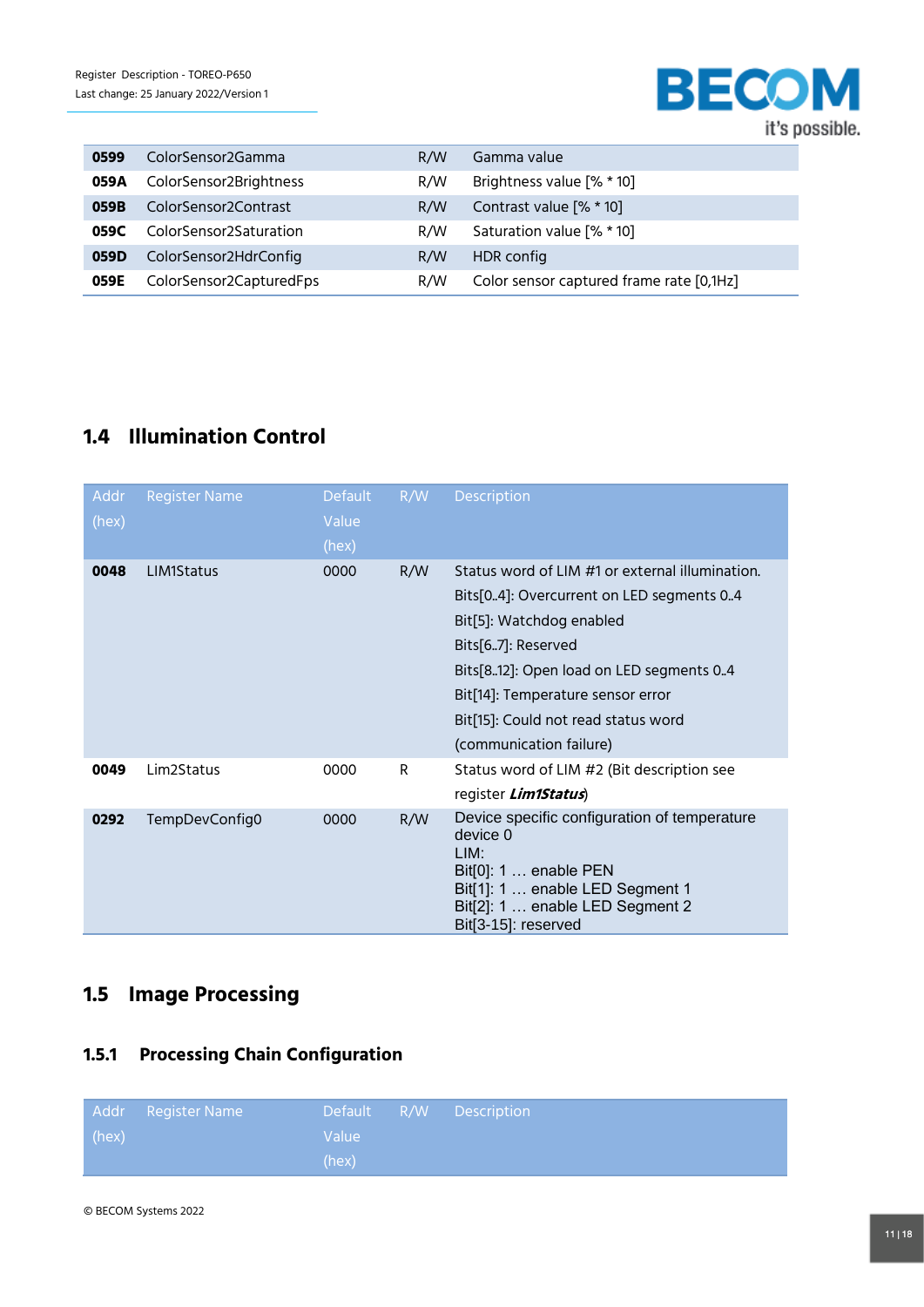

| 0004 | ImageDataFormat | $\mathbf 0$ | R/W | Bit[3:10]:                                       |
|------|-----------------|-------------|-----|--------------------------------------------------|
|      |                 |             |     | 0 DistAmp                                        |
|      |                 |             |     | 2 bytes depth-data / 2 bytes amp-data            |
|      |                 |             |     | 1DistAmpConf                                     |
|      |                 |             |     | 2 bytes depth-data, 2 bytes amp-data, 1 byte     |
|      |                 |             |     | confidence                                       |
|      |                 |             |     | 3 XYZ                                            |
|      |                 |             |     | X/Y/Z coordinates (2 bytes in signed format for  |
|      |                 |             |     | each coordinate)                                 |
|      |                 |             |     | 4 XYZAmp                                         |
|      |                 |             |     | X/Y/Z coordinates and amp-data (2 bytes in       |
|      |                 |             |     | signed format for each coordinate,2 bytes        |
|      |                 |             |     | unsigned for the amp value)                      |
|      |                 |             |     | 5 XYZColor1Color2                                |
|      |                 |             |     | X/Y/Z coordinates and color Information for      |
|      |                 |             |     | each pixel (2 bytes in signed format for XYZ, 2  |
|      |                 |             |     | bytes color information in YUV444)  This is the  |
|      |                 |             |     | mode used for 2D-3D overlay                      |
|      |                 |             |     | 7 Phase0_90_180_270                              |
|      |                 |             |     | 4 phases without image processing 4 times 2      |
|      |                 |             |     | bytes for 0°, 90°, 180° and 270°<br>9 DistXYZ    |
|      |                 |             |     | depth-data and X/Y/Z coordinates (2 byte         |
|      |                 |             |     | unsigned for the depth value, 2 byte in signed   |
|      |                 |             |     | format for each coordinate)                      |
|      |                 |             |     | 10 ZAmp                                          |
|      |                 |             |     | Optical axis coordinate and amp-data (2 bytes    |
|      |                 |             |     | in signed format, 2 bytes unsigned for amp-      |
|      |                 |             |     | data)                                            |
|      |                 |             |     | 12 Dist                                          |
|      |                 |             |     | 2 bytes depth-data                               |
|      |                 |             |     | 13 RawdistAmp                                    |
|      |                 |             |     | 2 bytes raw depth data; 2 bytes amp data         |
|      |                 |             |     | 27 Amp                                           |
|      |                 |             |     | 2 bytes amp data                                 |
|      |                 |             |     | 255 UserDefined channels (see registers 0x0620 - |
|      |                 |             |     | 0x0627)                                          |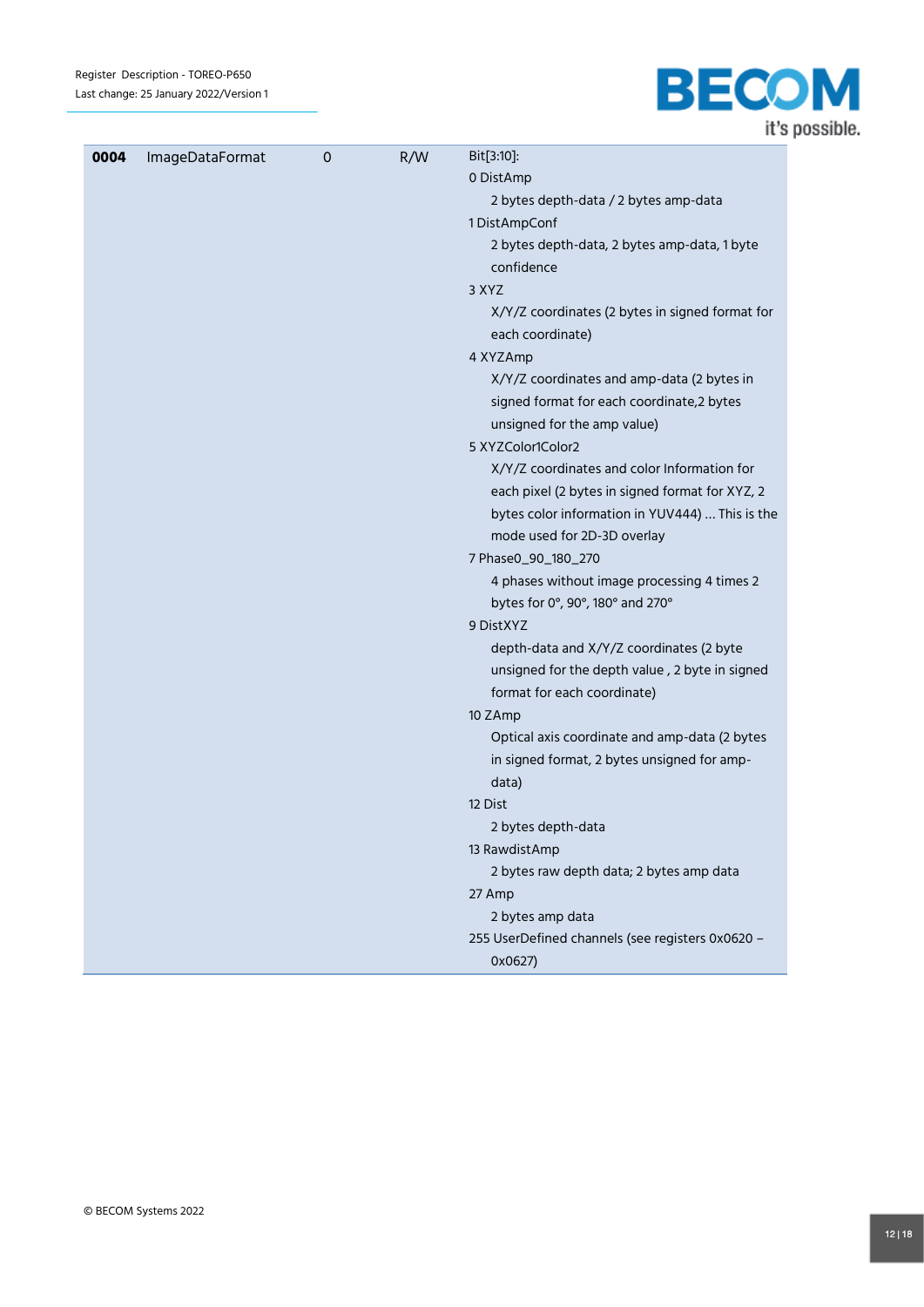

| 01E0             | <b>ImgProcConfig</b> | 28C0 | R/W | Bit <sup>[0]</sup> : 1 enable Median filter |
|------------------|----------------------|------|-----|---------------------------------------------|
|                  |                      |      |     | Bit[4]: 1 enable Sliding Frame Average      |
|                  |                      |      |     | Bit[6]: 1 enable wiggling compensation      |
|                  |                      |      |     | Bit[7]: 1 enable FPPN compensation          |
|                  |                      |      |     | Bit[10]: 1 enable FrameAverage Filter       |
|                  |                      |      |     | Bit[11]: 1 enable temperature compensation  |
|                  |                      |      |     | Bit[13]: 1 enable offsets via registers     |
|                  |                      |      |     | DistCalibOffsetX (0x00C1 onwards)           |
|                  |                      |      |     | Bit[14]: 1 enable phase symmetry check      |
| 01F <sub>0</sub> | ImgProcConfig3       | 0000 | R/W | Bit[0]: 1 enable Combine Mode (combine      |
|                  |                      |      |     | several sequences to one)                   |
|                  |                      |      |     | Bit[3]: 1 enable Path length correction     |
|                  |                      |      |     | $Bit[6]: 1$ enable FPN                      |
|                  |                      |      |     | Bit[7]: 1 enable Vernier                    |
|                  |                      |      |     | Bit[12]: 1  mark dead pixels                |
|                  |                      |      |     | Bit[13]: 1 enable flying pixel filter       |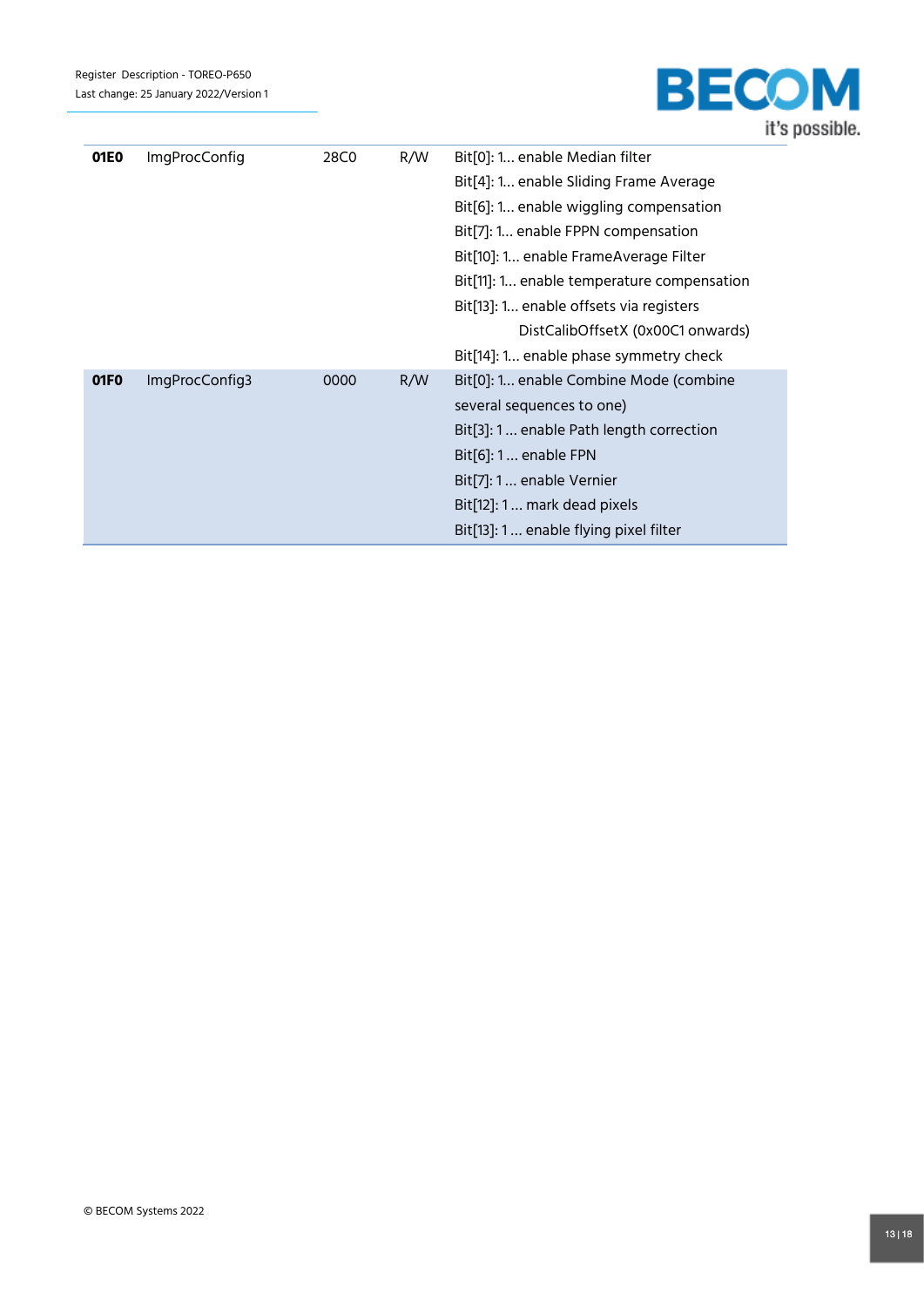

| 0620 | ChannelData0 | 0000 | R/W | The registers ChannelData0 - ChannelData7       |
|------|--------------|------|-----|-------------------------------------------------|
|      |              |      |     | define the data delivered by the camera.        |
|      |              |      |     | If a channel ID is selected twice the camera    |
|      |              |      |     | sends it only ones.                             |
|      |              |      |     | If no channel ID is selected the camera sends a |
|      |              |      |     | Distance channel as default.                    |
|      |              |      |     | If the camera is not able to send a specific    |
|      |              |      |     | channel ID the channel gets skipped.            |
|      |              |      |     | The order of the selected channel IDs does not  |
|      |              |      |     | matter.                                         |
|      |              |      |     |                                                 |
|      |              |      |     | Note: this register become active if register   |
|      |              |      |     | ImageDataFormat is set to 0x07FB                |
|      |              |      |     |                                                 |
|      |              |      |     | Channel data format:                            |
|      |              |      |     |                                                 |
|      |              |      |     | 0  Inactive                                     |
|      |              |      |     | 1. Distance                                     |
|      |              |      |     | 2. Amplitude                                    |
|      |              |      |     | 3  X coordinates                                |
|      |              |      |     | 4  Y coordinates                                |
|      |              |      |     | 5  Z coordinates                                |
|      |              |      |     | 6. Confidence                                   |
|      |              |      |     | 9  Color0                                       |
|      |              |      |     | 10 . Overlay0                                   |
|      |              |      |     | 11  Color1                                      |
|      |              |      |     | 12  Overlay1                                    |
|      |              |      |     | 13  Amplitude8                                  |
|      |              |      |     |                                                 |
| 0621 | ChannelData1 | 0000 | R/W | See register 0x0620                             |
| 0622 | ChannelData2 | 0000 | R/W | See register 0x0620                             |
| 0623 | ChannelData3 | 0000 | R/W | See register 0x0620                             |
| 0624 | ChannelData4 | 0000 | R/W | See register 0x0620                             |
| 0625 | ChannelData5 | 0000 | R/W | See register 0x0620                             |
| 0626 | ChannelData6 | 0000 | R/W | See register 0x0620                             |
| 0627 | ChannelData7 | 0000 | R/W | See register 0x0620                             |

## <span id="page-13-0"></span>**1.5.2 Filter Configuration**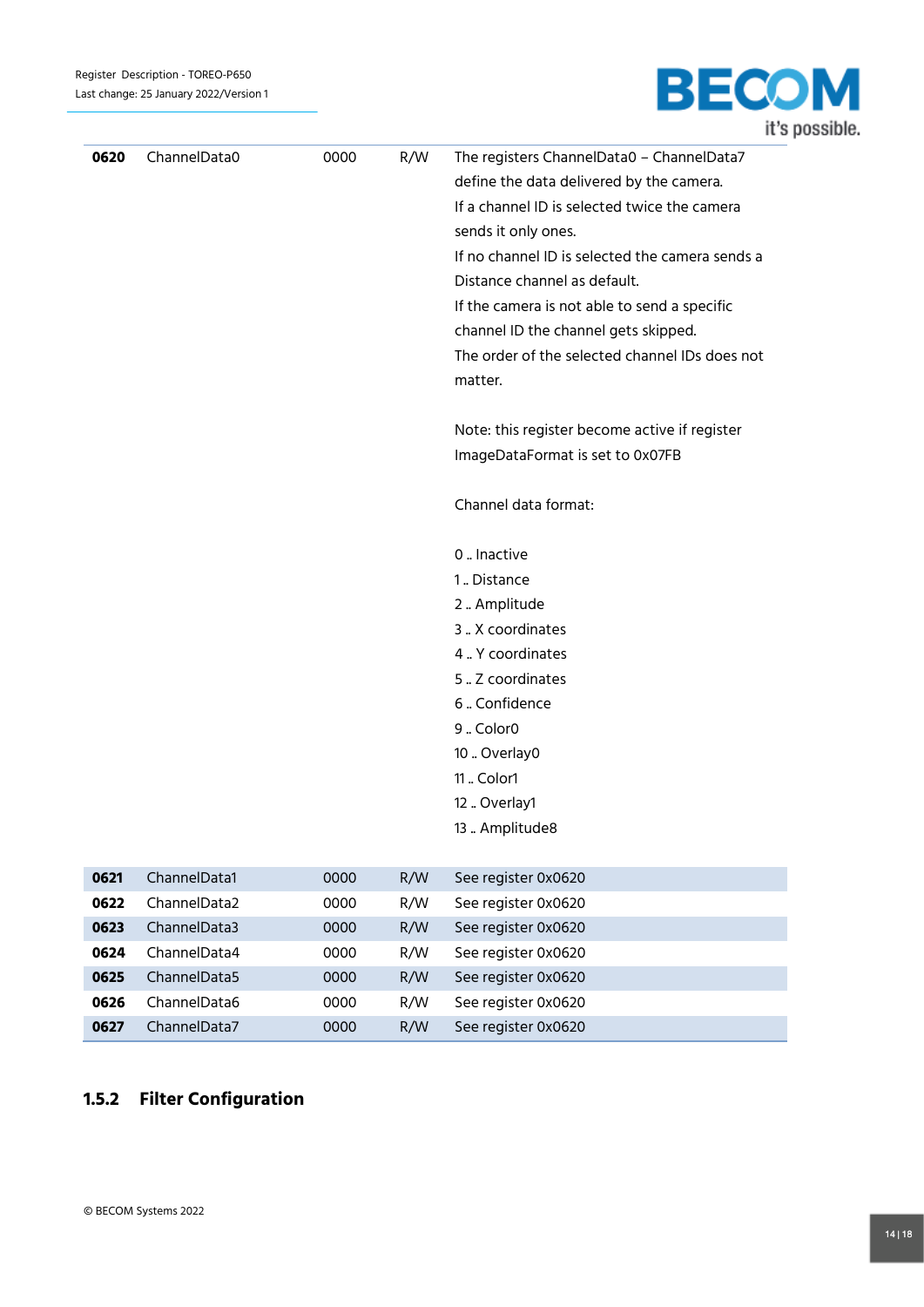

## 1.5.2.1 Additive Offset (Global Offset)

| Addr<br>(hex)    | <b>Register Name</b> | <b>Default</b><br>Value<br>(hex) | R/W | <b>Description</b>                                                                   |
|------------------|----------------------|----------------------------------|-----|--------------------------------------------------------------------------------------|
| 00C1             | DistOffset0          | 0000                             | R/W | An offset for distance values when operating at<br>modulation frequency with index 0 |
| 00C <sub>2</sub> | DistOffset1          | 0000                             | R/W | An offset for distance values when operating at<br>modulation frequency with index 1 |
| 00C3             | DistOffset2          | 0000                             | R/W | An offset for distance values when operating at<br>modulation frequency with index 2 |
| 00C4             | DistOffset3          | 0000                             | R/W | An offset for distance values when operating at<br>modulation frequency with index 3 |

#### 1.5.2.2 Saturation and Low Amplitude Filter

| Addr<br>(hex) | <b>Register Name</b> | <b>Default</b><br>Value<br>(hex) | R/W | <b>Description</b>                          |
|---------------|----------------------|----------------------------------|-----|---------------------------------------------|
| 0010          | ConfidenceThresLow   | 012C                             | R/W | Amplitude threshold for valid distance data |
| 0011          | ConfidenceThresHigh  | 3E80                             | R/W | Amplitude threshold for valid distance data |

#### 1.5.2.3 Flying Pixel Filter

| Addr<br>(hex) | <b>Register Name</b>           | <b>Default</b><br>Value<br>(hex) | R/W | <b>Description</b>                                                 |
|---------------|--------------------------------|----------------------------------|-----|--------------------------------------------------------------------|
| 0199          | <b>FlyingPixelFilterThres</b>  | 0050                             | R/W | Detph threshold value to detect flying Pixel<br>$\lceil mm \rceil$ |
| 019A          | <b>FlyingPixelFilterConfig</b> | 0004                             | R/W | Bit[0-2]: Bad neighbor pixel threshold                             |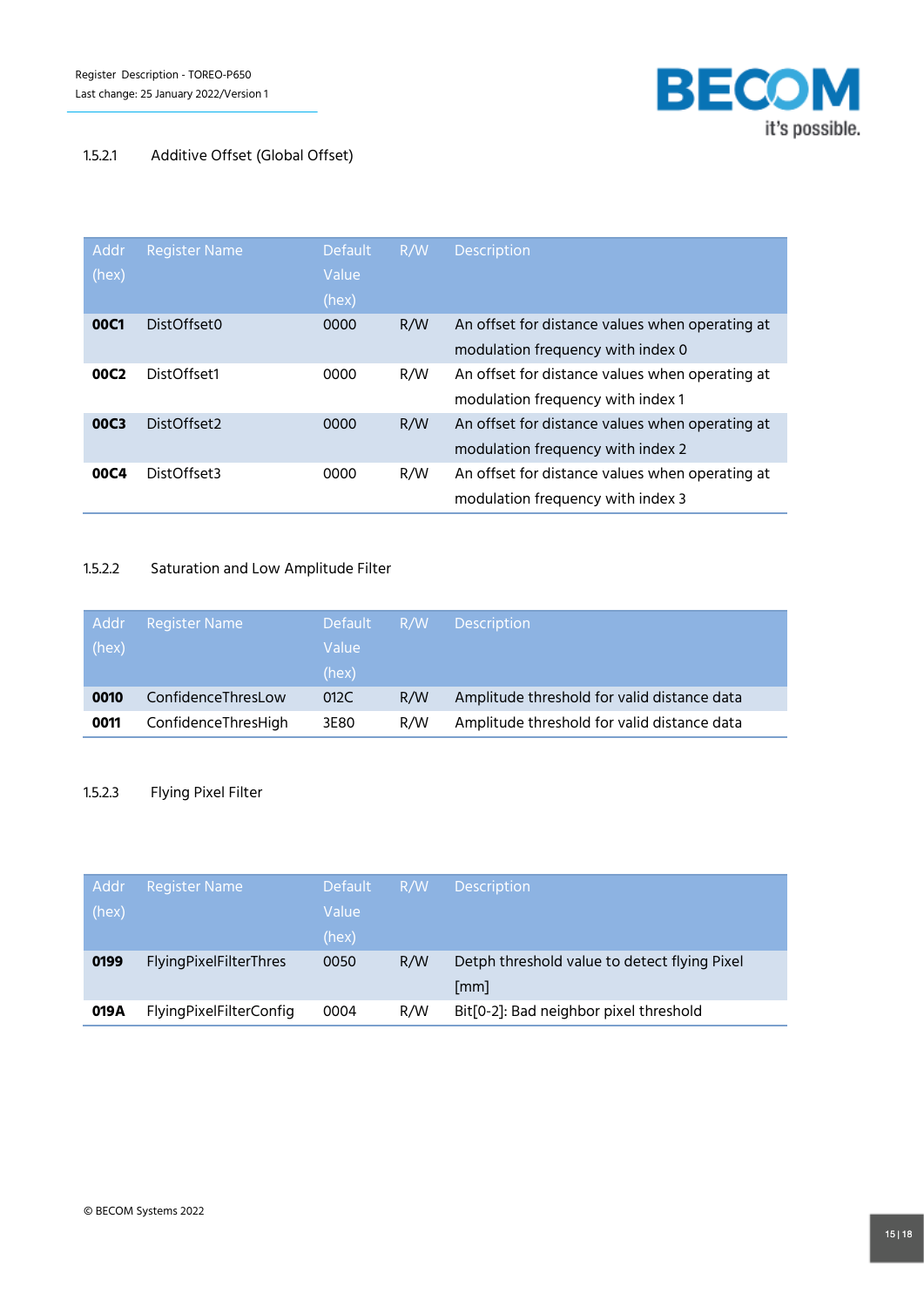

#### 1.5.2.4 Temporal Filters

| Addr<br>(hex) | Register Name                | <b>Default</b><br>Value | R/W | <b>Description</b>          |
|---------------|------------------------------|-------------------------|-----|-----------------------------|
|               |                              | (hex)                   |     |                             |
| 01E5          | <b>FilterSlafConfig</b>      | 0005                    | R/W | Bit[0-7]:  Window size      |
| 01E7          | FilterFrameAverageCon<br>fig | 0002                    | R/W | Bit[0-7]:  Number of frames |

#### 1.5.2.5 Median Filter

| Addr  | <b>Register Name</b>      | 'Default | R/W | <b>Description</b>                 |
|-------|---------------------------|----------|-----|------------------------------------|
| (hex) |                           | Value    |     |                                    |
|       |                           | (hex)    |     |                                    |
| 01E1  | <b>FilterMedianConfig</b> | 0001     | R/W | Bit[0-7]:  Nr of Median Iterations |

#### 1.5.2.6 Amplitude scaling

| Addr  | <b>Register Name</b> | <b>Default</b> | R/W | <b>Description</b>                           |
|-------|----------------------|----------------|-----|----------------------------------------------|
| (hex) |                      | Value          |     |                                              |
|       |                      | (hex)          |     |                                              |
| 057B  | AmpScaleMin          | 0000           | R/W | Lower boundary for 16 bit to 8 bit Amplitude |
|       |                      |                |     | Scaling                                      |
| 057C  | AmpScaleMax          | <b>FFFF</b>    | R/W | Upper boundary for 16bit to 8bit Amplitude   |
|       |                      |                |     | Scaling                                      |

## <span id="page-15-0"></span>**1.6 Interface Configuration**

| Addr<br>(hex) | <b>Register Name</b> | <b>Default</b><br>Value<br>(hex) | R/W | <b>Description</b>                                                                                                             |
|---------------|----------------------|----------------------------------|-----|--------------------------------------------------------------------------------------------------------------------------------|
| 00FA          | InterfaceConfig      | 0000                             | R/W | Data interface select<br>Stream data via Ethernet<br>$\Omega$<br>2<br>Stream data over shared memory<br>65535  Stream disabled |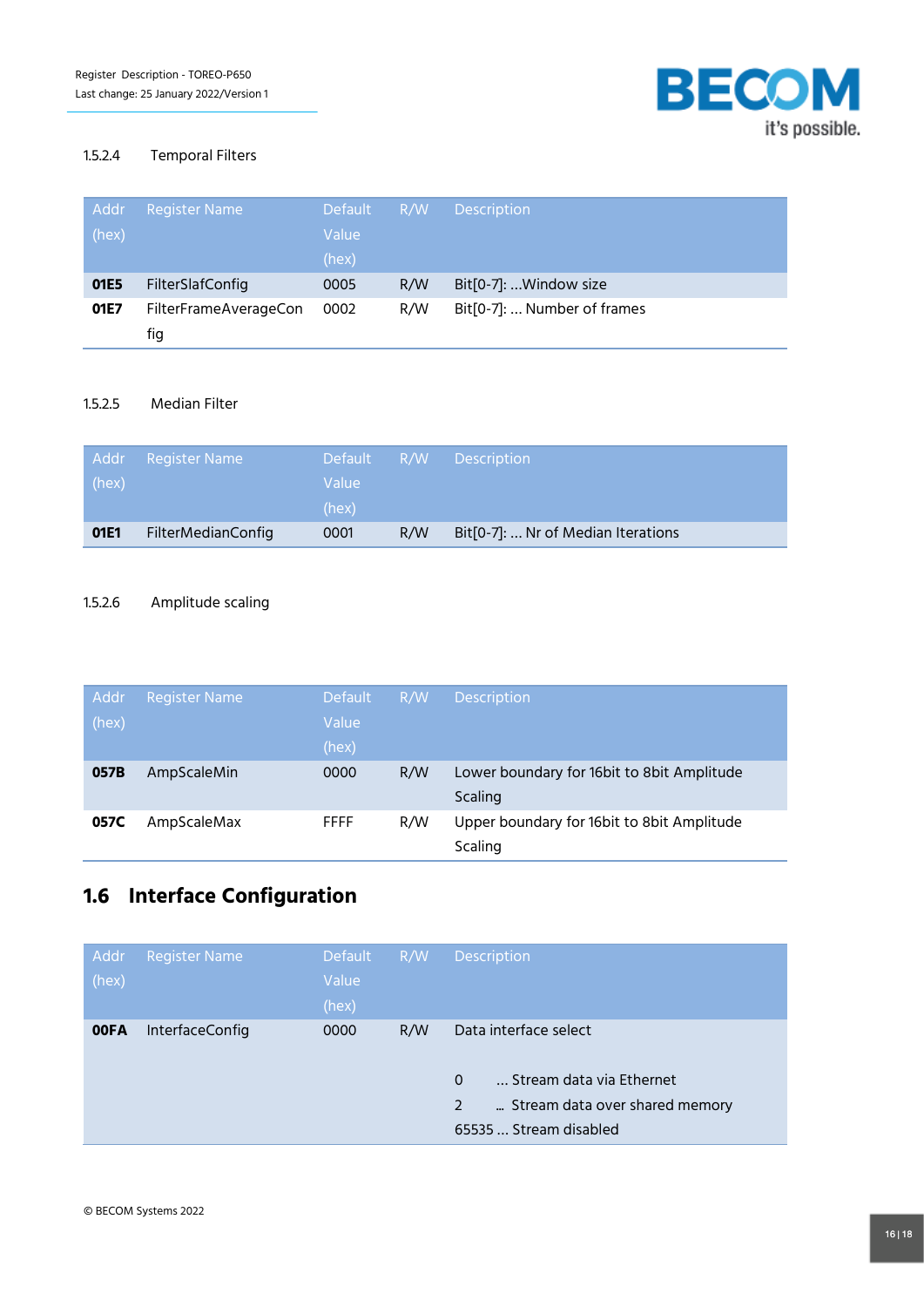

#### <span id="page-16-0"></span>**1.6.1 Ethernet**

| Addr  | <b>Register Name</b> | <b>Default</b>   | R/W         | <b>Description</b>                     |
|-------|----------------------|------------------|-------------|----------------------------------------|
| (hex) |                      | Value            |             |                                        |
|       |                      | (hex)            |             |                                        |
| 0240  | <b>Eth0Config</b>    | 0006             | R/W         | Bit[0]: 1 Enable DHCP                  |
|       |                      |                  |             | Bit[1]: 1. Enable UDP streaming        |
|       |                      |                  |             | Bit[1]: 1 UDP stream ignore CRC        |
|       |                      |                  |             | Bit[3]: 1 Enable retransmission        |
| 0241  | Eth0Mac2             | <b>ACDE</b>      | R/W         | Low byte and byte 1 of MAC address     |
| 0242  | Eth0Mac1             | 4801             | R/W         | Byte 2 and byte 3 of MAC address       |
| 0243  | Eth0Mac0             | 0203             | R/W         | Byte 4 and high byte of MAC address    |
| 0244  | Eth0lp0              | 000A             | R/W         | Low word of IP address                 |
| 0245  | Eth0lp1              | C0A8             | R/W         | High word of IP address                |
| 0246  | Eth0Snm0             | FF <sub>00</sub> | R/W         | Low word of subnet mask                |
| 0247  | Eth0Snm1             | <b>FFFF</b>      | R/W         | High word of subnet mask               |
| 0248  | Eth0Gateway0         | 0000             | R/W         | Low word of gateway                    |
| 0249  | Eth0Gateway1         | 0000             | R/W         | High word of gateway                   |
| 024D  | Eth0UdpStreamIp0     | E000             | R/W         | Low word of IP address for UDP stream  |
| 024D  | Eth0UdpStreamlp1     | E000             | R/W         | High word of IP address for UDP stream |
| 024E  | Eth0UdpStreamPort    | 2712             | R/W         | Port for UDP streaming                 |
| 0259  | Eth0UdpPacketSize    | 0578             | R/W         | Packet size for UDP data interface     |
| 025A  | <b>EthOLinkSpeed</b> | 03E8             | $\mathsf R$ | Link speed [Mbps]                      |

## <span id="page-16-1"></span>**1.6.2 Shared memory**

| Addr<br>(hex)    | <b>Register Name</b> | <b>Default</b><br>Value<br>(hex) | R/W | <b>Description</b>                                 |
|------------------|----------------------|----------------------------------|-----|----------------------------------------------------|
| 05C <sub>0</sub> | ShmVersion           |                                  | R   | Version of used shared memory<br>protocol          |
| 05C1             | ShmKey               |                                  | R   | Key to connect to shared memory                    |
| 05C <sub>2</sub> | ShmSizel ow Word     |                                  | R   | Low word of the size of shared<br>memory in bytes  |
| 05C3             | ShmSizeHighWord      |                                  | R   | High word of the size of shared<br>memory in bytes |